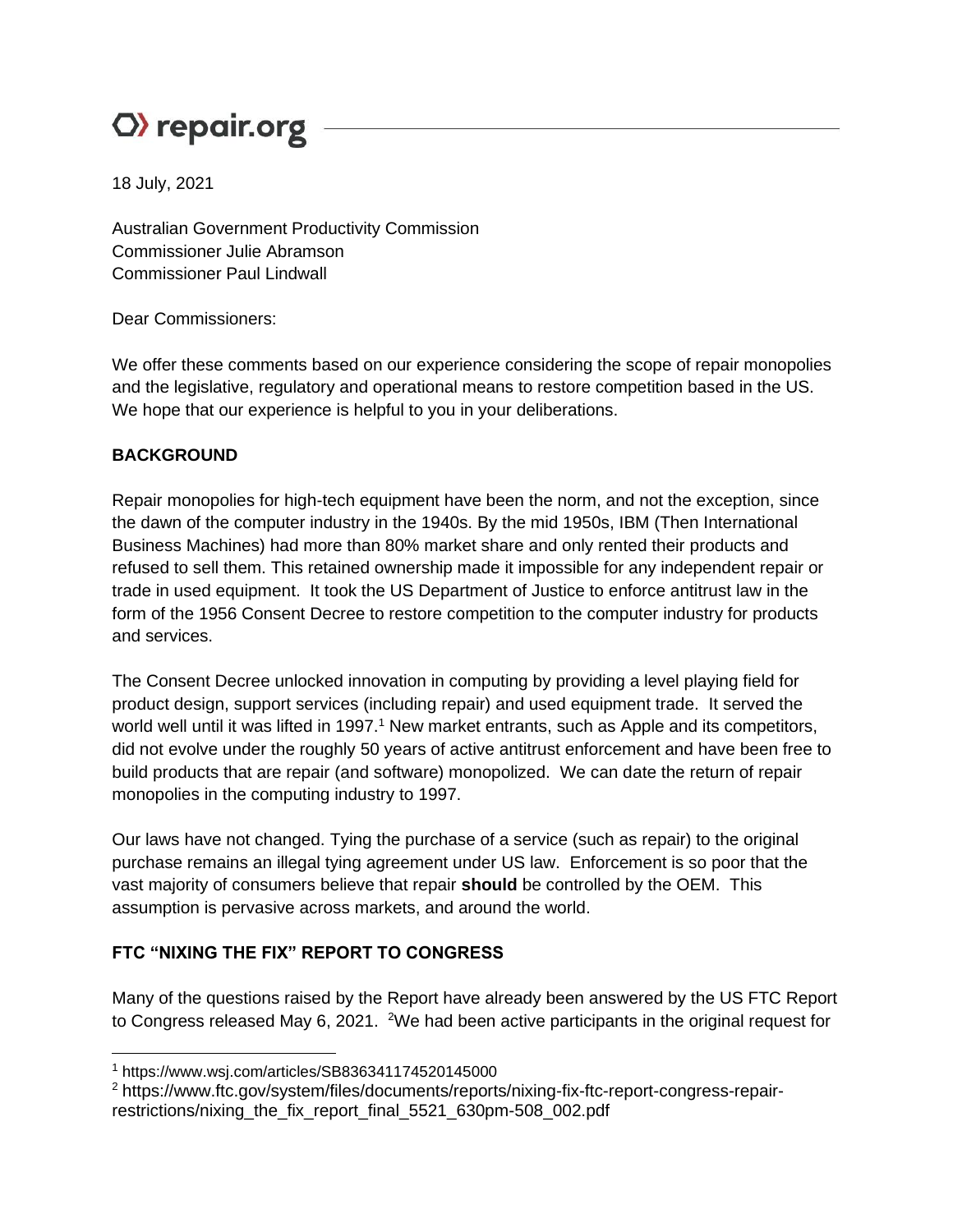empirical evidence, participated as panelists in a July 2019 workshop, and our experience was clearly taken into account in the report.

The key takeaway from the Report is that with two years of study, and persistent requests for evidence in support of OEM concerns about potential harm to consumers for matters of safety, security or brand image -- manufacturers presented "scant" evidence in support of any of their "reasons" to monopolize repair. The only empirical evidence of actual consumer harm was a 2011 battery fire from a consumer cell phone that was attributed to a screw piecing the protective coating.

The FTC examined suggestions that independent repair would be less competent and more likely to harm consumers, create potential weaknesses in cyber security, violate environmental regulations, and harm innovation. In each case OEMS failed to provide any empirical evidence that these harms actually exist.

We believe reading the report in its entirety will be productive.

# **EVIDENCE**

We disagree with the notion that evidence of damage to consumers is hard to find. We have found many sources of evidence that repair monopolies are harmful to consumers - ranging from studies performed by consumer groups (US PIRG has submitted several of their studies), to reports on industry practises by IBIS WORLD (also referenced in your report) and many think-tanks or commercial consulting services.

Ascertaining the potential repairability of products pre-purchase is also easily accomplished by searching public marketing and contract documentation for any product of interest. If the product is easily repairable -- the manufacturer will have posted ordering information for documentation, parts, tools, schematic diagrams, and firmware patches and fixes and security updates without a paywall. Most consumers will notice they can find this information readily for some brands and not others. Lack of clear access to any of the preceding is evidence of monopolized practises.

It is also easy to calculate financial impacts with minimal effort. Consumer Reports (a leading consumer advocacy and research organization) advises their readers that if a repair price is more than 50% of the replacement cost of the item -- buy the replacement. Repair pricing, when monopolized, is always optimized by the OEM to incentivize the replacement purchase. This is not a technological issue. Shareholders simply demand optimal returns. It takes a highly principled Board to eschew the profit potential of repair monopolies.

More formally, US PIRG has studied the impact of restricted repair of common household products and calculated that families could save, on average, US\$330 per household with the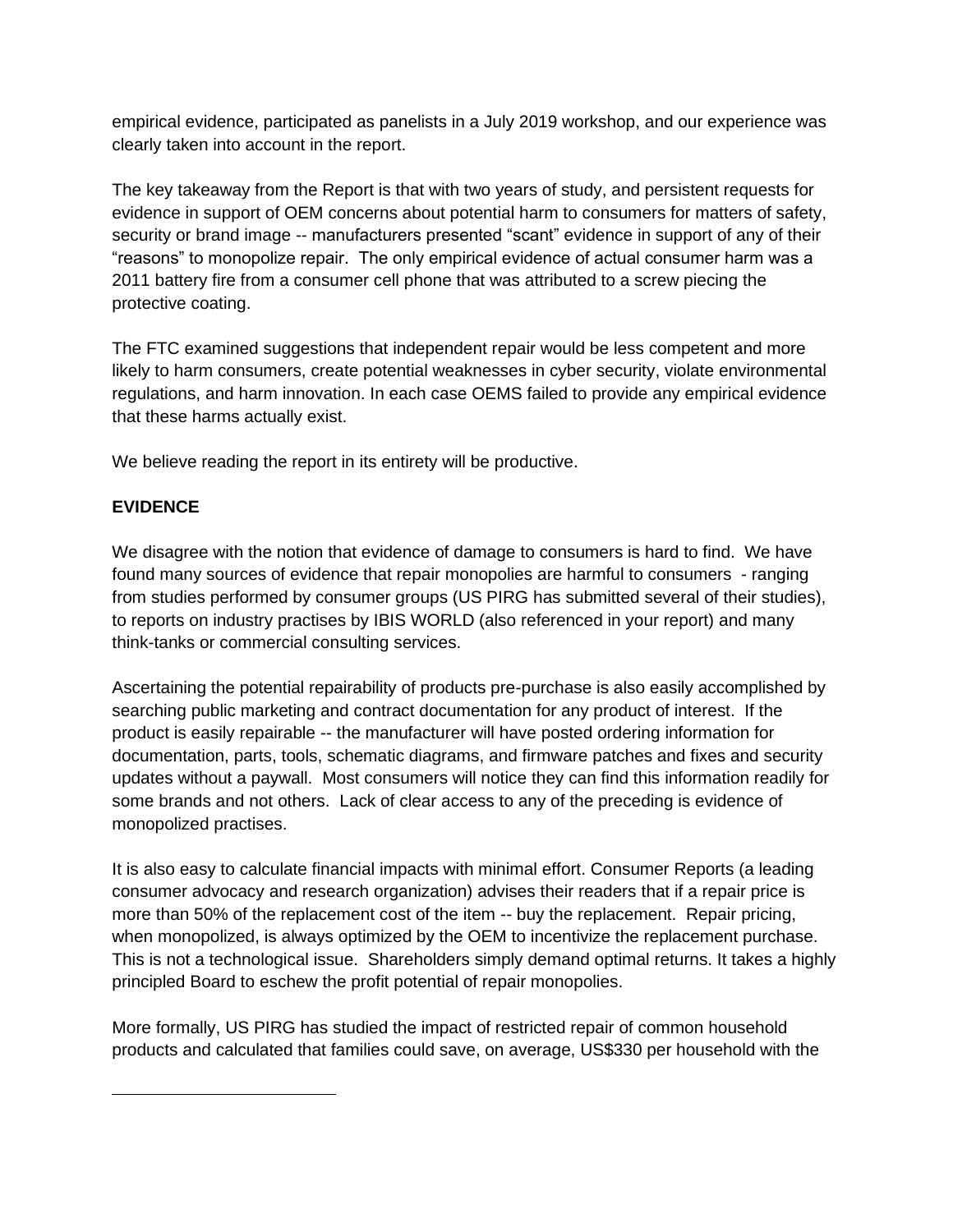option of independent repair. For 8.3 million households (Australian households estimated as of 2016), this is an annual economic tax on consumers of billions that does not create jobs or add value to Australians.

Efforts in France to develop a Repairability Index is proving useful for all consumers and for all products covered by the index. <sup>3</sup> As these metrics improve, consumers will have increasing visibility into how they can best purchase equipment that meets their needs.

# **COMMON THREADS ACROSS INDUSTRIES**

It has been our experience since 2010 -- as reported by our members in their daily work -- that the vast majority of technology-enabled new products available today are repair-monopolized. We know this because our members are part of the worldwide network of technology repair businesses that support OEMs and independents alike.

Repair monopolized products now include nearly all cell phones and internet communications equipment, all consumer electronics including all TVs, IOT devices, and home appliances. In addition we can document repair monopolies for all medical equipment and assistive devices, industrial controls, CNC equipment, and all land-based motor vehicles other than automobiles. (The Auto and Commercial Vehicle (over-the-road) industries negotiated a Memorandum of Understanding for their products in 2014 and 2015, respectively.) Monopolies for repair of products persist despite specific exemptions made by our Copyright Office to break DRM/TPM for purposes of repair.

Repair monopolies are so pervasive that for many categories of equipment, it is no longer possible to avoid monopolies through better product selection. Competition for repair outside of the OEM no longer exists other than for a few very commoditized products such as laptops and desktops built using open source software and commodity parts.

We routinely argue the need for broad legislation against lobbyists seeking to have their particular client exempted. From the standpoint of the consumer -- the price, shape, size or color of the product is irrelevant. One can either fix the things that belong to them, or one cannot.

## **REPAIR MONOPOLIES ARE EASY**

Monopolies on repair are extremely easy to create and uniformly damaging. There are 5 requirements for making any repair on any digitally enabled product. Remove just one of 5 and the monopoly is complete. In order to fix a thing -- any thing -- one needs;

- a) Repair documentation
- b) Repair diagnostics

<sup>3</sup> https://www.gouvernement.fr/un-indice-de-reparabilite-pour-lutter-contre-l-obsolescence-des-produits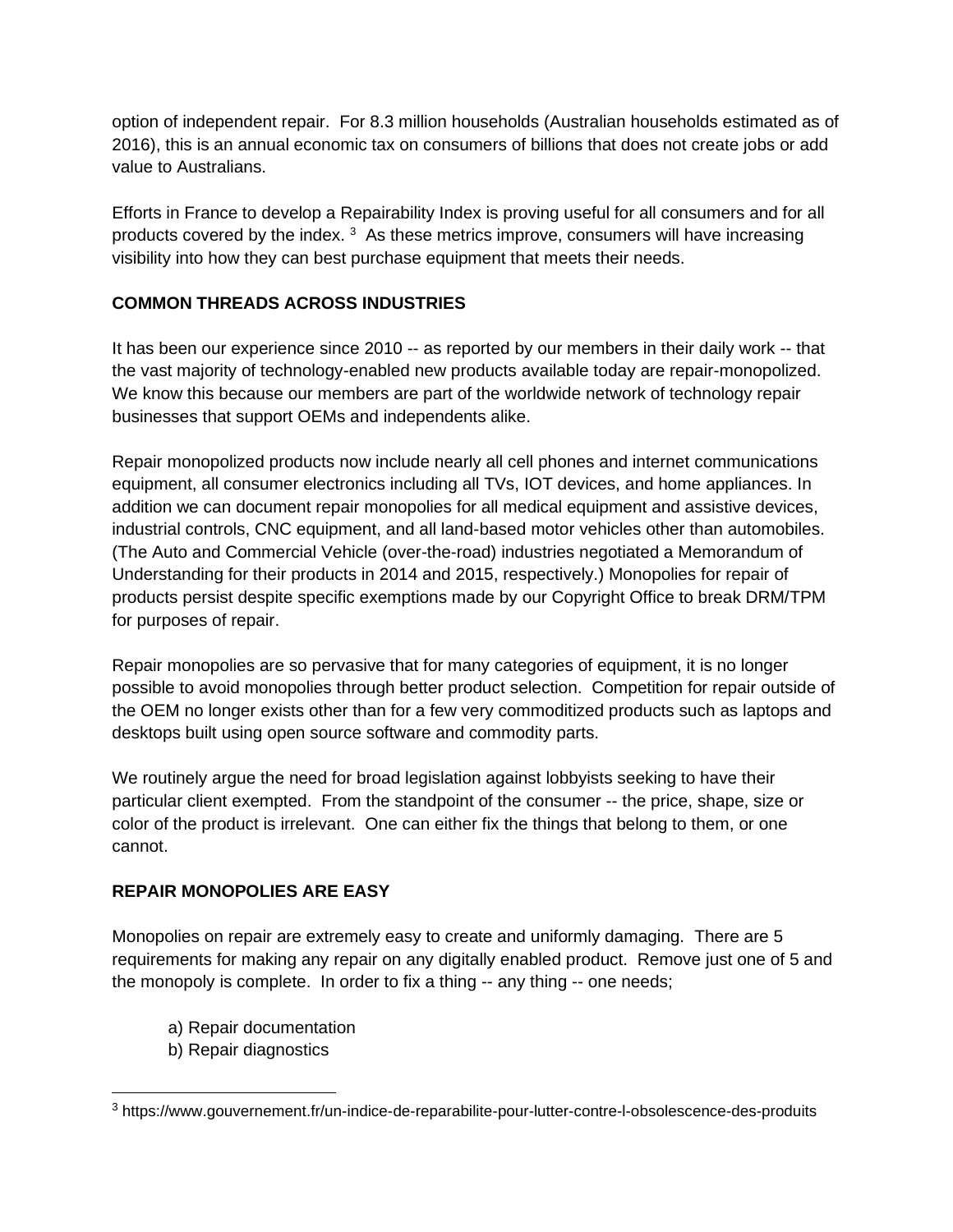c) Repair tools d) Repair service access firmware e) Service parts

All OEMs that offer any form of in-warranty repair or post-warranty services will have created all of the above and merely limit access to some or all of the 5 required items. Refusal to sell service parts is as devastating to the functional business of repair as a refusal to provide a schematic diagram, diagnostics, tools or the ability to access service firmware.

The above list applies not only to products with a computer chip, but also for products with parts that are extremely difficult to manufacture such as precision parts used in watches and clocks. In our Digital Fair Repair legislation we had focused primarily on the presence of a computer part because of the widespread use of service access firmware to block repair even when parts could be alternatively sourced.

Not everything is made to be repaired and Right to Repair legislation as we have supported it in the US does not address design choices which may prevent repair, such as the use of adhesives to secure parts, cases, or batteries. Regulators in the EU have already banned the use of adhesives for large energy use products such as home appliances. It is expected that similar regulations will be extended into more products over time.

# **CONTRACTS**

Limitations on repair are common within contracts and are not unique to any one brand or even any one category of equipment. An unfair or deceptive contract is not product specific.

Contracts that should clearly document the relationship between the parties no longer reflect the entire arrangement. OEMS sell equipment outright, disclaim their interest in all problems of use including safety, security and lost profits in the sales contract, but then selectively argue they have the rights of owners to dictate use in accessory contracts commonly known as an "End User License Agreement" (EULA).

Any product sold with any form of EULA is almost always repair monopolized. Hiding material terms from buyers is inherently unfair and deceptive. EULA are not available for negotiation prepurchase, which is why Unfair and Deceptive Acts and Practises (UDAP) are suitable for blocking the impact of EULA in US law.

EULA commonly remove the right of the buyer to :

- a) Open the covers and look at the insides
- b) Upgrade, downgrade or improve the purchased product
- c) Create interoperable features
- d) Resell the item
- e) Reverse engineer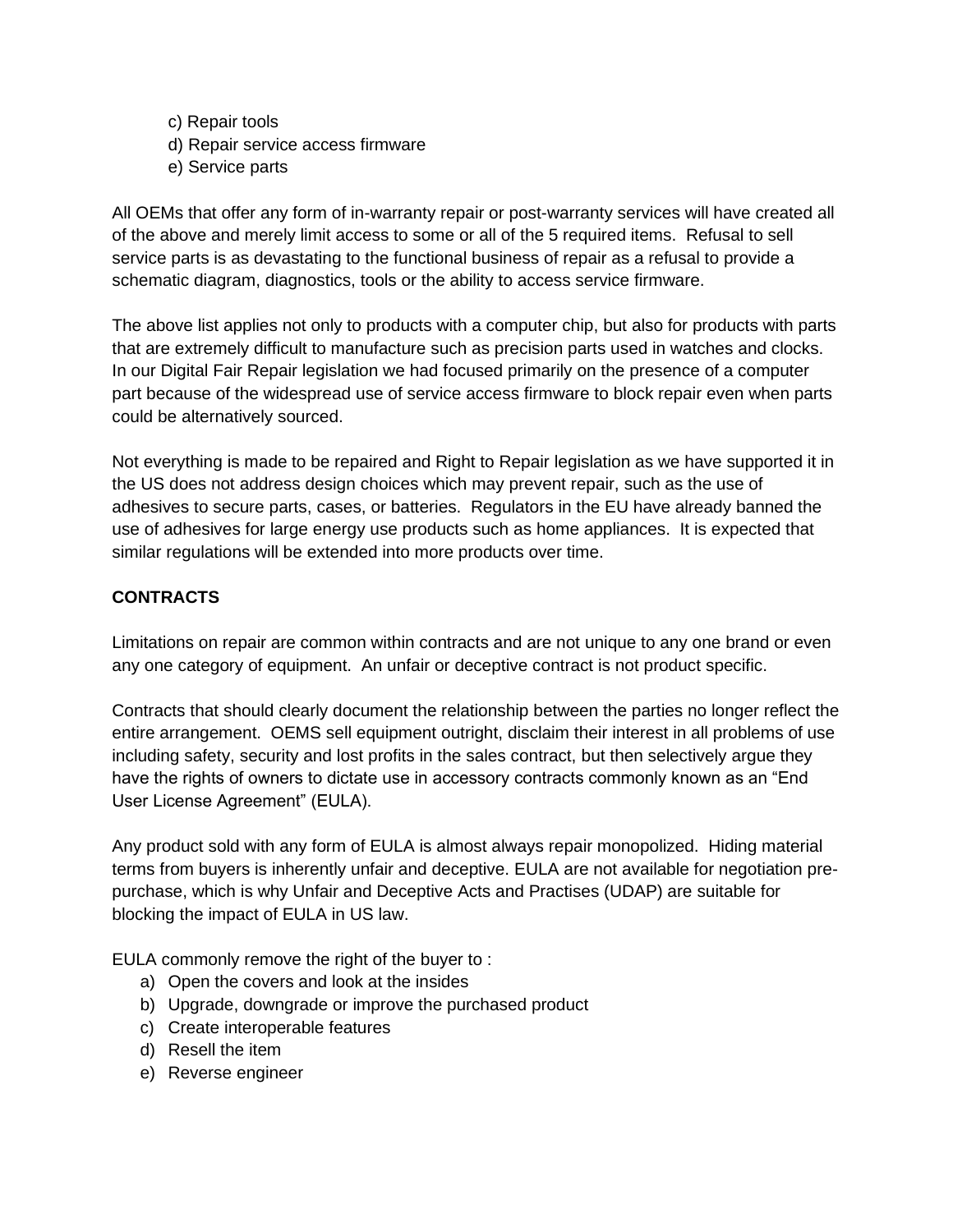The above does not directly reflect warranty issues, which here in the US are covered by the Magnuson-Moss Warranty Act of 1975. The MMWA Act has been widely ignored for so long that consumers commonly believe they will harm the manufacturer even after the end of the warranty period if they choose independent of consumer-directed repair.

## **CONSISTENCY**

Within our legislative template we aimed to create a simple and consistent set of principles that would apply as broadly as possible so that consumers (and business buyers) would know what to expect with regard to repair ahead of making any purchases. We believe that consumers should not have to educate themselves on each and every product repair policy when general business law should already protect them from unfair and deceptive acts and practises.

When crafting our legislative approach, we considered if it were possible or practical to require specific formats for documentation, duration of parts availability, or even labeling. We chose the lightest possible set of requirements that would be universally available at no additional cost to OEMS. We have also considered that legislation needs to stand the test of time, which must account for future innovation and change, so we carefully avoid describing or defining product categories.

We have also intentionally avoided lifecycle, durability, reliability or warranty mandates for the same reasons. We believe in choice. Consumers will choose for themselves which products they want to keep and for how long. Until consumers have repair choices -- they cannot engage in buying for longer useful life, higher reliability or greater durability.

Not everything related to repair monopolies can be resolved by state legislation. Federal laws on copyright protection are particularly important to amend to remove the threat of copyright peril when breaking technological locks blocking repair. (TPM/DRM). We have been successful arguing for exceptions to copyright law for purposes of repair, but many distortions remain. TPM/DRM locks are being used to simply thwart repair and are not at all protective of any IP.

TPM and DRM are most damaging to the production of tools for making repairs more efficient. Section 1201 - anti circumvention --originally specific to VCR recording duplication equipment has been suborned by OEMS to litigate against the production of all tools, even if the tool in question cannot be used for content piracy. We suggest that Australia carefully avoid similar limitations.

## **WARRANTIES**

Warranties are not synonymous with product quality, durability or repairability. Warranties are marketing tools used to entice buyers with promises of support in the event of a product defect. Warranties, at least in the US, are not required.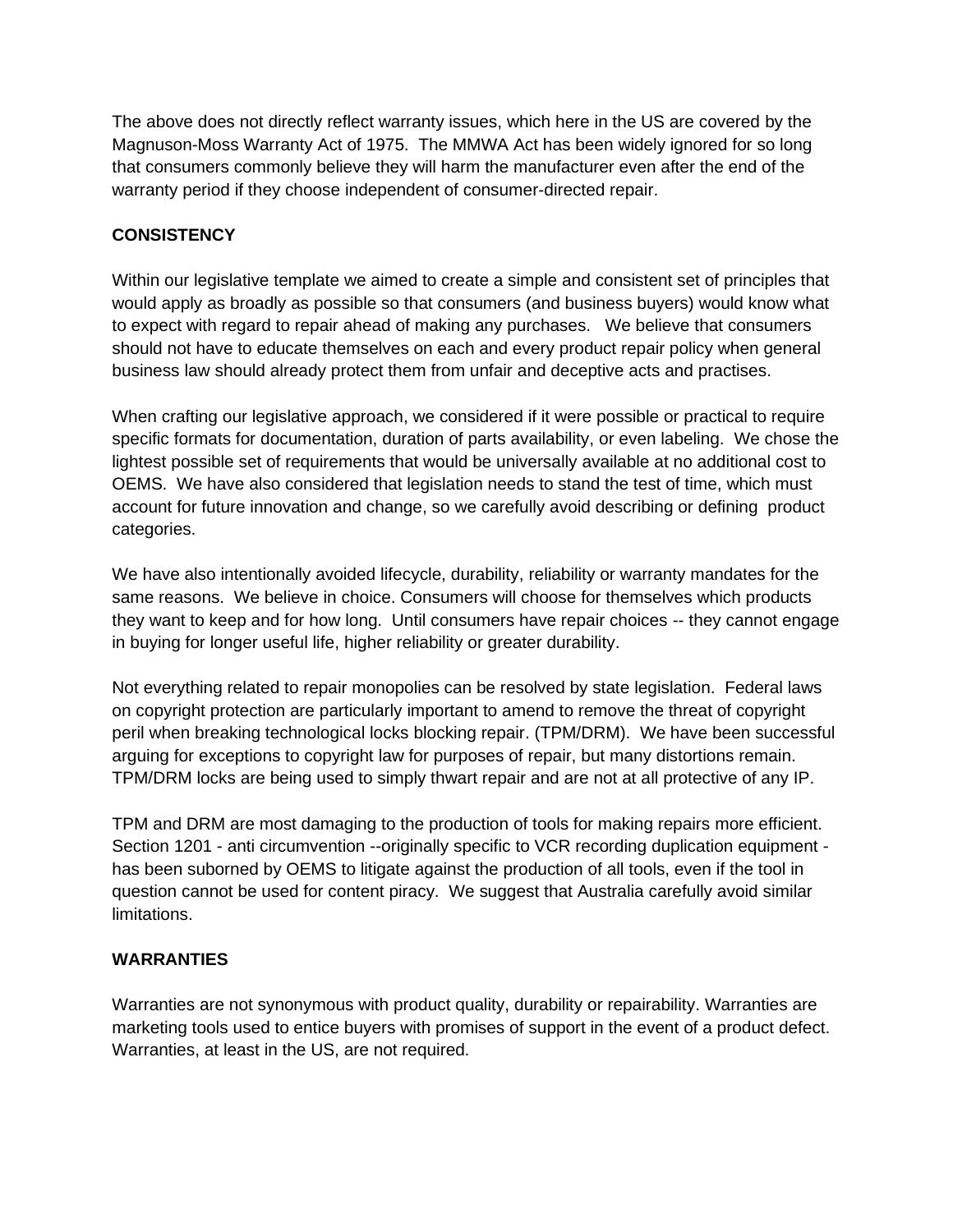Consumers are not uniformly well-served by warranties as they exist today. Coverages are written by OEMS to be the lowest cost of delivery to the OEM and still appear as a marketing advantage. Warranties are often very limited, often allow for substitutions instead of repairs, include exclusions for wear and tear, often include provisions requiring arbitration in case of a dispute, and rarely have any requirements of prompt attention, data transfer, or even data privacy.

Mandating additional years of warranty coverage will add direct costs to consumers without any changes in product design. OEMs will add their costs of in-warranty repair into the product purchase, and the consumer will not be able to negotiate those prices nor reduce those costs through the use of alternative services - including do-it-yourself options.

#### **Comments Specific to Sections in the Request for Information:**

# **INFORMATION REQUEST 3.1 REPAIR FACILITIES, SPARE PARTS AND SOFTWARE UPDATES**

Consumers always face difficulties when repair materials (parts, tools, diagnostics, manuals and firmware) are unavailable. Digital product repair requires access to all 5 of the preceding and the lack of just one of the 5 blocks repair.

Digital service parts are typically only manufactured at the time of the original production of the product. Parts are therefore in limited supply and eventually run out. OEMS subcontract to specialists in "Board-level" repairs to maintain a supply of service parts. Several of our members are providers of these services. The most essential information to conduct this type of repair is a schematic diagram.

Some US States have mandated parts availability but the manufacturers also have the option to provide a replacement product. The replacement product might not be identical in function. The option of repair remains less widely available than intended as a result. Mandates in the EU for parts availability are limited to "Professionals", but without a definition we are concerned that OEMs will not provide parts outside their branded repair subcontractors.

Defect support for software, specifically firmware and not apps or operating systems, is necessary for all products, but after a period of time, OEMs cease investigating known problems and focus on defect support for the next product. If OEMS do not offer continued defect support, the consumer should be able to use the product indefinitely.

Very few OEMS, if any, offer any form of guarantee of software performance -- in fact in the contracting world disclaimers are common. OEMS do stop making patches and fixes and often drop support with little notice. Software Licenses for apps or content have their own service agreements and are contracted separately.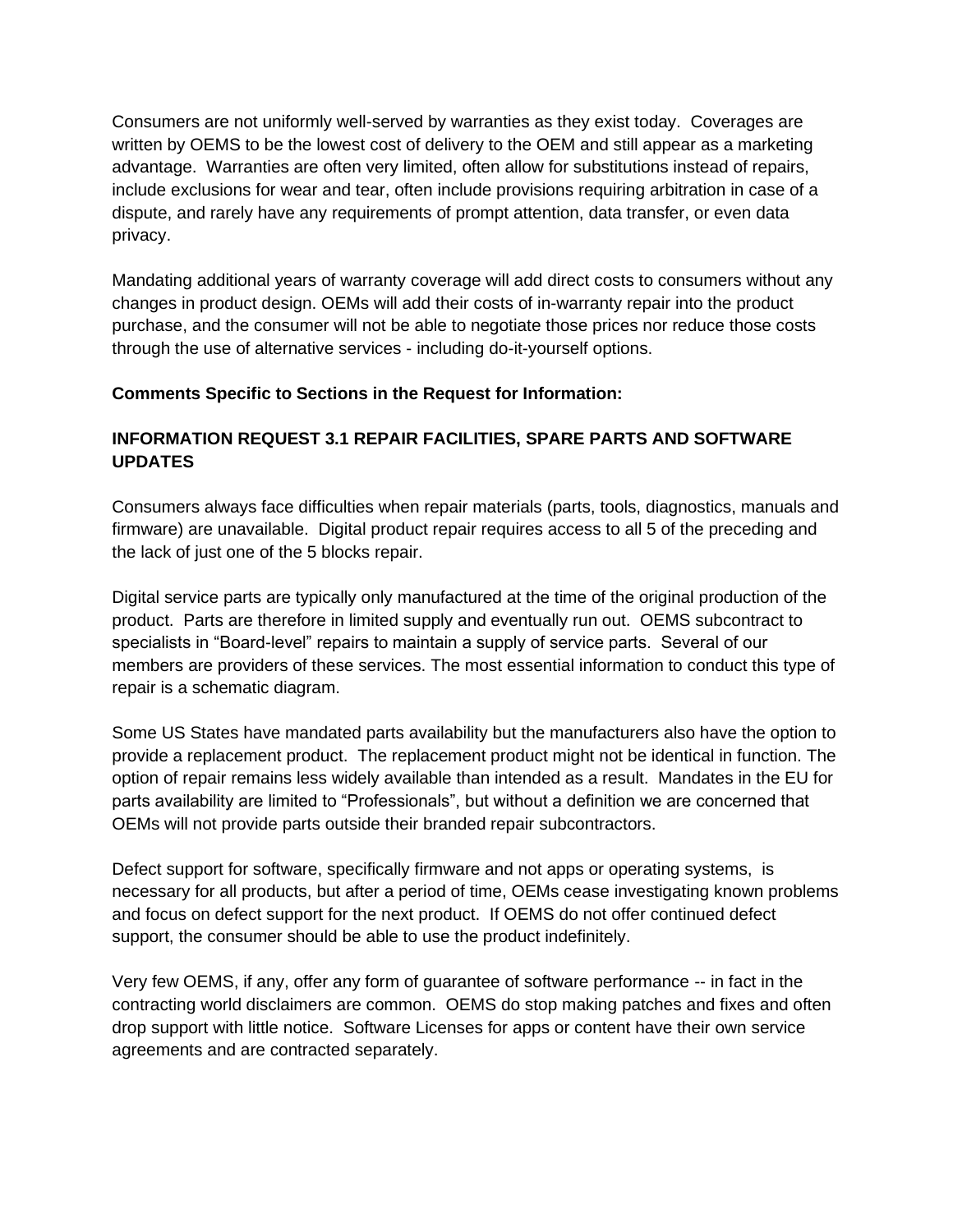We are not aware of any requirements here in the US that dictate the period of software support for any products.

## **INFORMATION REQUEST 4.1 CONSUMER HARM FROM LIMITS ON ACCESS TO REPAIR SUPPLIES**

In the FTC Report to Congress, the FTC reported that OEMs were unable to provide any evidence that repairs made by consumers or independents were any less acceptable than those made by OEMs. The reason is simple. If a technician has access to OEM diagnostics - the diagnostics both pinpoint the problem and also confirm the repair has been completed. It is access to diagnostics that limits repairs.

The size of the repair market is extremely difficult to measure. The proportion of repairs made by independents has continued to shrink as manufacturers withdraw selling repair materials. Nor are OEMS able to calculate how many repairs are made directly by consumers because many refuse to sell service materials directly and are therefore blind.

Consumers are unable to calculate the life-cycle costs of projected purchases because there are no requirements (other than in France) that enable such a calculation. Very few OEMS post parts pricing, and even if parts are available, new firmware pairing requirements are not disclosed or available for negotiation.

Consumers are broadly unable to buy alternative products that are less restrictive. In our report to the FTC, we documented a total lack of competitive options for TV purchases, cell phones, desktop computers, refrigerators and farm equipment. The only category of equipment that remains easily repairable with credible competitive options are laptops and desktops made with commodity parts and windows or linux operating systems.

Brand Image is a marketing concept -- not a legal right. OEMS are paid in full for their brand image at the time of purchase in the same way all costs of R&D, advertising, plant and equipment, etc are associated with the "First Sale". Consumers are never obligated to care about brand image. Consumers might like to blame the OEM for a lousy product that costs a lot of money to repair, but thats what happens when OEMS make lousy products that are difficult to repair.

The FTC investigated projections about harm to brand image to OEMS and again, no evidence was provided that OEMS were harmed or even subjected to increased liability torts as the result of consumer-directed repair. In US law, liability for errors of use belongs to the equipment owner, not the manufacturer, unless the product itself is defective. A repair made by a consumer or an independent does not add new risk to manufacturers.

The same limitations on repair exist for medical equipment, construction equipment and swiss watches. Excuses for blocked repair in these industries are just as invalid as those for other products. Highly regulated industries are not incompatible with repair --and repair technicians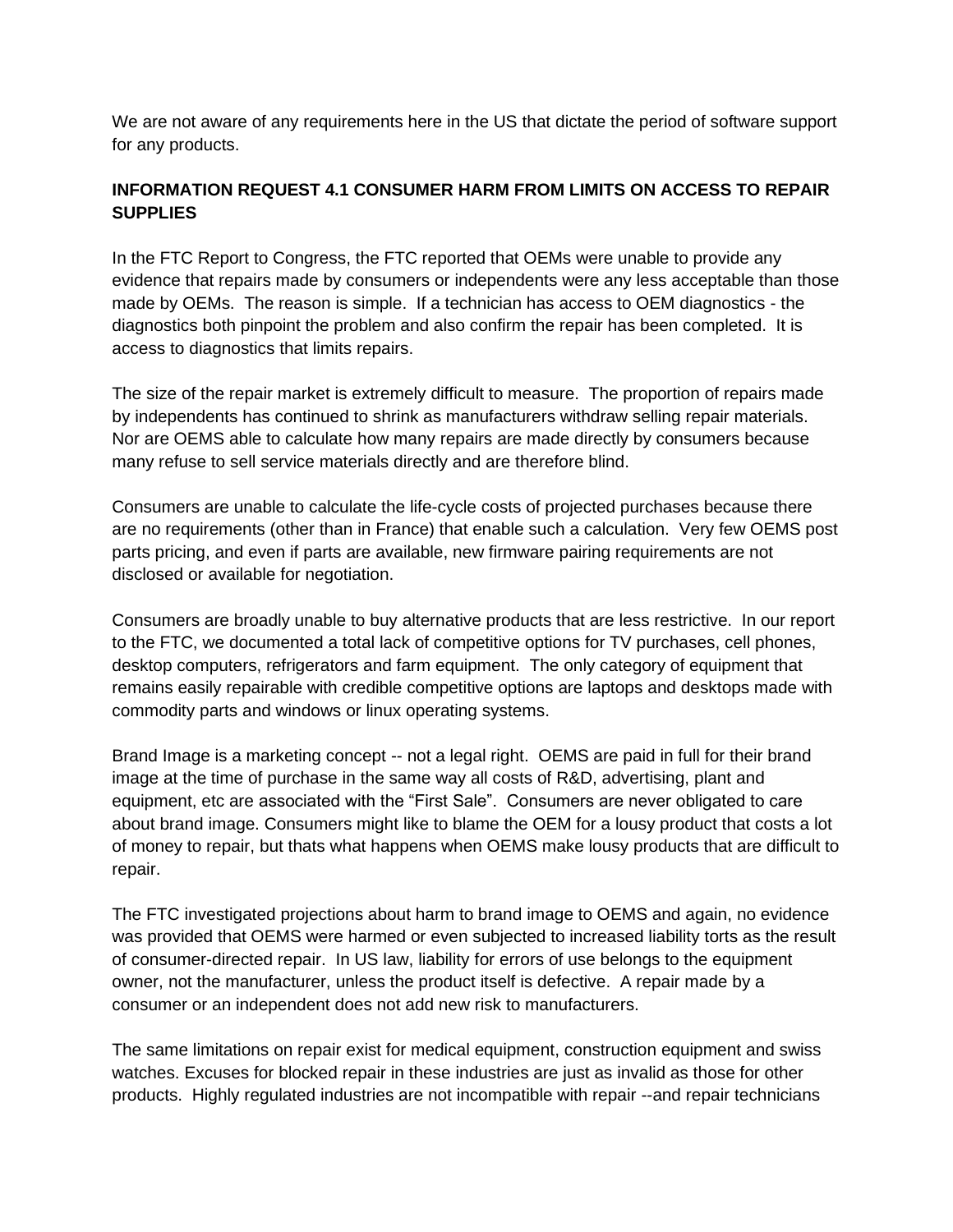all over the world operate effectively in regulated industries. The watch industry is thwarted by a literal cartel of swiss OEMs that will not sell parts which is also a method of monopolizing repair.

## **INFORMATION REQUEST 4.2 A POSITIVE OBLIGATION TO PROVIDE ACCESS TO REPAIR SUPPLIES**

We have been following the success of the auto industry in making independent repair possible on fair and reasonable terms. The experience of competition for repair since 2012 shows that consumers widely benefit from access to competitive repair options, and also proves that manufacturers are not harmed by consumer-directed repair.

Parts availability is a problem as discussed above. Digital parts in particular are impossible (currently) for a small repair shop to manufacture -- so mandates on availability should be considered. We favor enabling parts repairs ahead of manufacturing supply mandates which will likely raise costs to consumers.

## **INFORMATION REQUEST 4.3 A PROHIBITION ON WARRANTY VOID TERMS**

Warranties are widely misunderstood by consumers. Warranties are promises made by the OEM to support defects in design or manufacturing for a limited period of time. As an offer - consumers are not required to use the service, which in many cases is inconvenient or comes with unappealing limitations or delays. As explained above -- without enforcement, such laws are widely ignored.

End User License Agreements are all entirely unfair and deceptive and should be banned but we do not know if such a band is legally possible in state legislation. We therefore focused on existing enforcement options against UDAP to prevent EULA from removing existing federal rights to repair under copyright and patent law. OEMS already have effective legal protections for the copyright, patents and trade secrets. The only purpose of modern EULA (as distinct from EULA included with shrink-wrapped media) is to force consumers to agree to terms and conditions they would almost certainly reject if disclosed.

#### **INFORMATION REQUEST 5.1 IMPROVING ACCESS TO REPAIR INFORMATION**

Manufacturers have taken to referencing their documentation as ""Proprietary" as though the word means "secret". Repair documentation is not secret and is purpose built for use for making repairs. Under copyright law, its illegal to make copies, so documentation must be made available by the OEM and freely distributed to the consumer or any independent repair business. Repair documentation, once posted online, does not require any incremental cost to distribute.